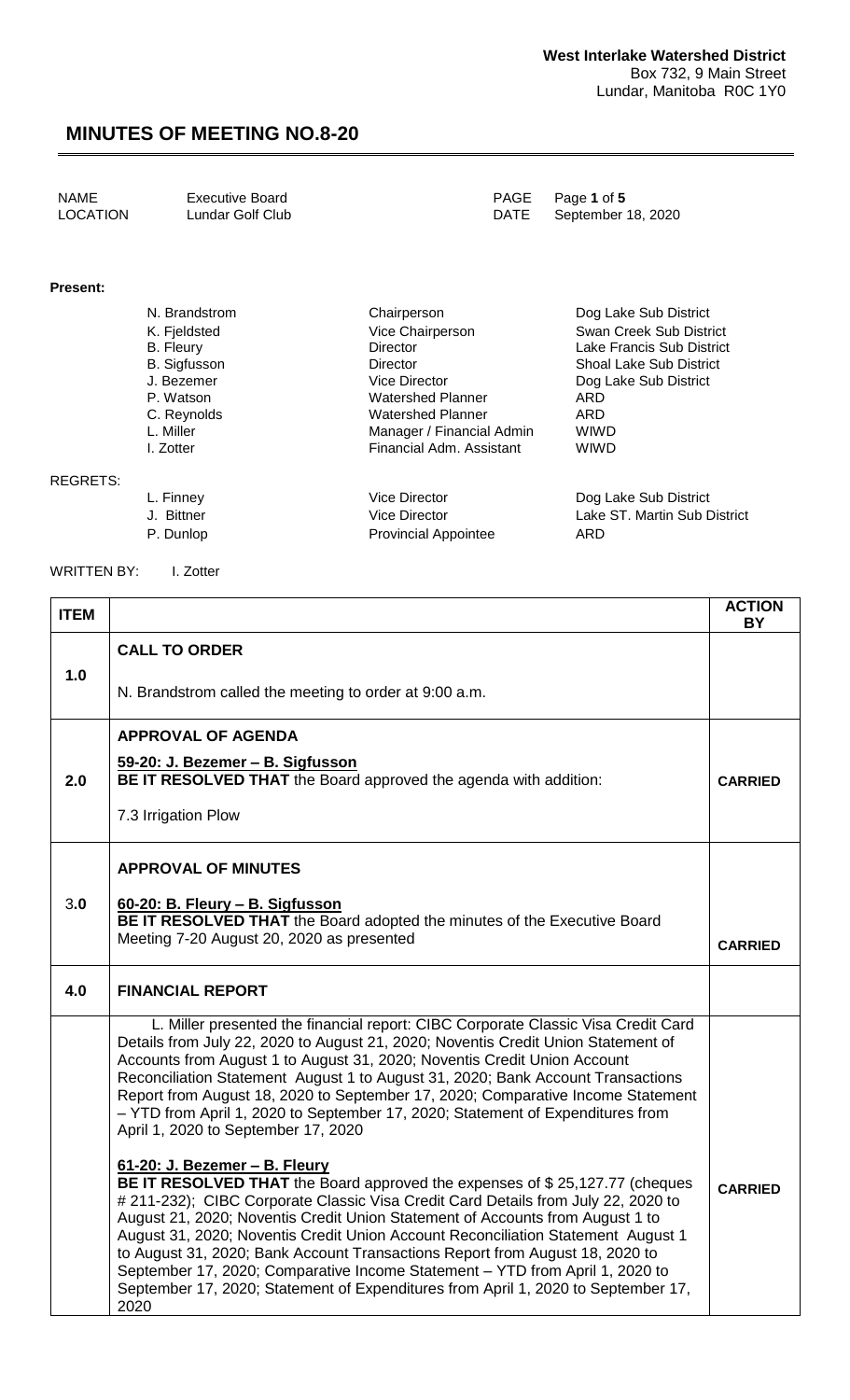| <b>NAME</b><br><b>LOCATION</b> | <b>Executive Board</b><br>Lundar Golf Club                                                                                                                                                                                                                                                                                                                                                                                                                                           | PAGE<br><b>DATE</b> | Page 2 of 5<br>September 18, 2020 |                |  |
|--------------------------------|--------------------------------------------------------------------------------------------------------------------------------------------------------------------------------------------------------------------------------------------------------------------------------------------------------------------------------------------------------------------------------------------------------------------------------------------------------------------------------------|---------------------|-----------------------------------|----------------|--|
| 5.0                            | <b>SUB DISTRICT RECOMMENDATIONS</b><br>Restoration of Ducks Unlimited Project at Narcisse. Meeting with landowners, MLA<br>and other stakeholders scheduled to take place on Monday, September 21, 2020 at<br>10:00 a.m.                                                                                                                                                                                                                                                             |                     |                                   |                |  |
| 6.0                            | <b>OLD BUSINESS</b>                                                                                                                                                                                                                                                                                                                                                                                                                                                                  |                     |                                   |                |  |
| 6.1                            | Integrated Watershed Management plan (IWMP)<br>Public Meetings are postponed indefinitely due to COVID-19.<br>The Board made recommendation to Project Management Team to place an<br>advertisement (1/2 page) in the newspaper, promoting IWMP, GROW and Conservation<br>Trust. Advertisement can be placed twice: in fall of 2020 and in March of 2021.                                                                                                                            |                     |                                   |                |  |
| 6.2                            | <b>Northwest Interlake IWMP</b><br>Sample of Letter to Partner Municipalities sent to P. Watson for review. P. Watson will<br>prepare Terms of References for the Board's review.                                                                                                                                                                                                                                                                                                    |                     |                                   |                |  |
| 6.3                            | <b>Siglunes Project</b><br>The legal matter of the WIWD taking ownership, administration and maintenance from<br>Ducks Unlimited (DU) over the Dike on Siglunes Creek will be postponed until 2021.                                                                                                                                                                                                                                                                                  |                     |                                   |                |  |
| 6.4                            | <b>Policy</b><br>Policy to establish Local Grow Committee (LGC) incorporated into Policy # 2.21 and<br>presented to the Board<br>62-20: P. B. Sigfusson - B. Fleury<br>BE IT RESOLVED THAT the Board approved Policy Directives Section 2.21<br>"Standing Committee"                                                                                                                                                                                                                 |                     |                                   | <b>CARRIED</b> |  |
| 6.5                            | <b>Conservation Trust Fund / Trees</b><br>Final Report has not been submitted at this time                                                                                                                                                                                                                                                                                                                                                                                           |                     |                                   |                |  |
| 6.6                            | <b>Conservation Trust / Cover Crops</b><br>Sure-Lock Soil Probe Kit purchased, received and tested in the field. 29 soil samples<br>collected and sent to the WARD laboratory. Results have not been received                                                                                                                                                                                                                                                                        |                     |                                   |                |  |
| 6.7                            | <b>GRowing Outcomes in Watershed (GROW)</b><br>Board members presented with meeting's notes and minutes from previous GROW<br>meetings. According to Policy 2. 21, GROW Committee members must be appoint by<br>the Board Resolution.<br>63-20: J. Bezemer - K. Fjeldsted<br>BE IT RESOLVED THAT the Board approved to appoint the following individuals to<br>the GROW Committee: N. Brandstrom, B. Sigfusson, B. Fleury, L. Miller, J. Cruise,<br>H. Rosing, K. Webster, I. Zotter |                     |                                   | <b>CARRIED</b> |  |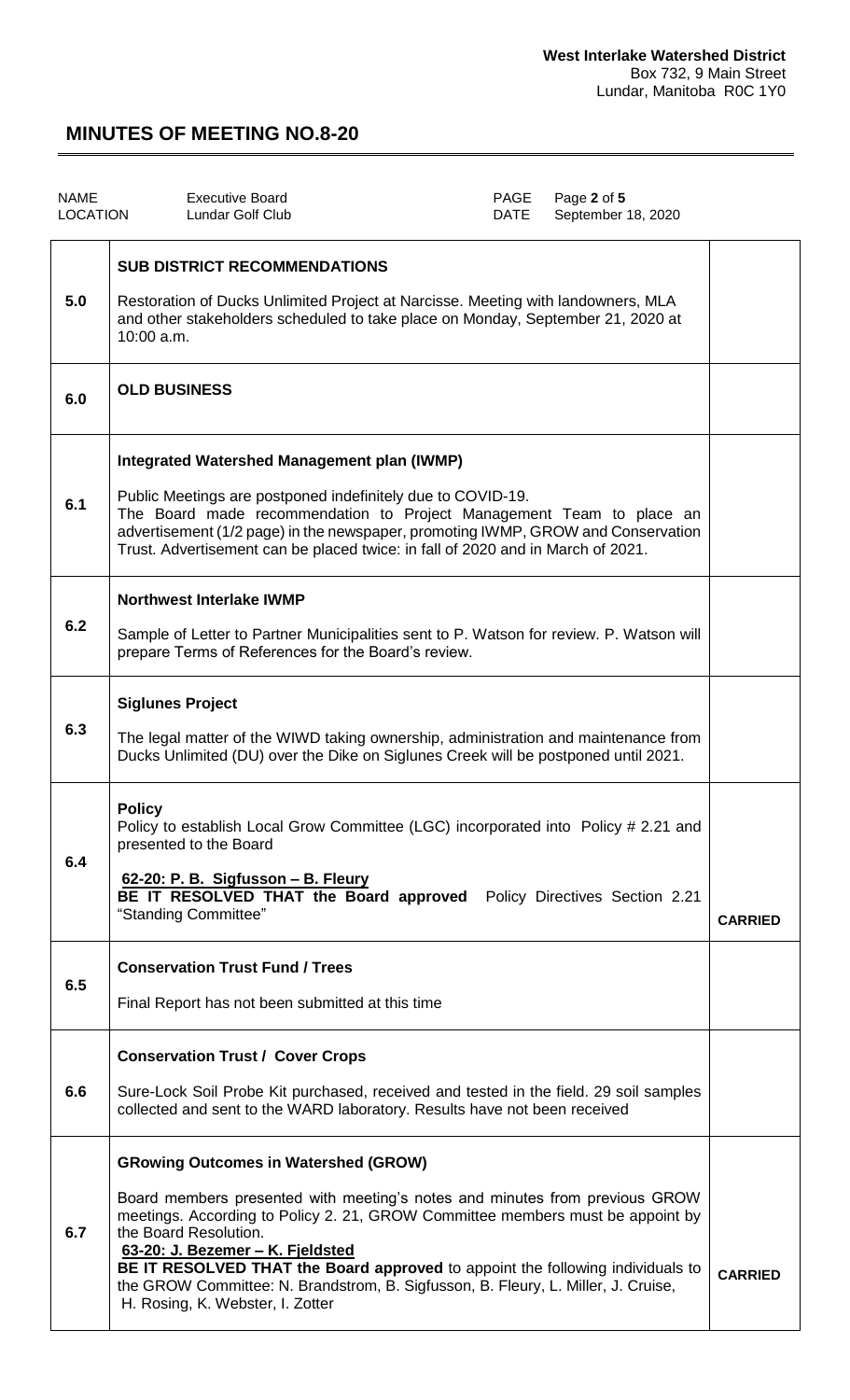| <b>NAME</b><br><b>LOCATION</b> | <b>Executive Board</b><br><b>Lundar Golf Club</b>                                                                                                                                                                                                                                                                                                                                                                                                                                                                                                                                                                                                                                                                                                                                                       | PAGE<br>DATE | Page 3 of 5<br>September 18, 2020 |                |
|--------------------------------|---------------------------------------------------------------------------------------------------------------------------------------------------------------------------------------------------------------------------------------------------------------------------------------------------------------------------------------------------------------------------------------------------------------------------------------------------------------------------------------------------------------------------------------------------------------------------------------------------------------------------------------------------------------------------------------------------------------------------------------------------------------------------------------------------------|--------------|-----------------------------------|----------------|
| 6.8                            | <b>Winter Watering System Applications</b><br>Manager inspected E. Sigurdson's site for the Off Site Watering System, location found<br>suitable for the installation.<br>WIWD received new application for Winter Off Site Watering System from J.-D. Bolay.<br>N. Brandstrom inspected proposed location, and reported as suitable.<br>64-20: J. Bezemer - B. Sigfusson<br>BE IT RESOLVED THAT the Board approved to accept J.-D. Bolay application for the<br>Winter Off Site Watering System                                                                                                                                                                                                                                                                                                        |              |                                   | <b>CARRIED</b> |
| 6.9                            | <b>Riparian Project</b><br>Two Riparian fencing Projects are in the progress.                                                                                                                                                                                                                                                                                                                                                                                                                                                                                                                                                                                                                                                                                                                           |              |                                   |                |
| 6.10                           | Beardy Creek / Lake Winnipeg Basin Program<br>Manitoba Fish and Wildlife Enhancement Fund (FWEF) rejected application to<br>conduct a study on Beardy Creek<br>Board suggested to explore possibility to obtain external funding to conduct a study on<br>Beardy Creek from Lake Winnipeg Basin Program (LWBP)                                                                                                                                                                                                                                                                                                                                                                                                                                                                                          |              |                                   |                |
| 6.11                           | Tree Program 2020/2021<br>Application for the 2020-2021 Community Tree Nursery Program developed and<br>posted on WIWD website. RMs received a copy of new application and notified about<br>program's conditions. WIWD received 60 application up to date.<br>The Board discussed acceptance of applications from Woodlands residents, whom<br>property is outside the WIWD and EIWD boundaries. East Interlake Watershed District<br>(EIWD) agreed to reimburse the WIWD for orders up to \$1,000.00 from applicants<br>who are residing within EIWD boundaries.<br>65-20: J. Bezemer - B. Sigfusson<br>BE IT RESOLVED THAT the Board approved to accept applications from residents<br>who are residing in the RM of Woodlands, and owning a property outside of the WIWD<br>or the EIWD boundaries. |              |                                   | <b>CARRIED</b> |
| 6.12                           | 2020-2021 Budget<br>Updated Final Budget presented to the Board.                                                                                                                                                                                                                                                                                                                                                                                                                                                                                                                                                                                                                                                                                                                                        |              |                                   |                |
| 7.0                            | <b>NEW BUSINESS</b>                                                                                                                                                                                                                                                                                                                                                                                                                                                                                                                                                                                                                                                                                                                                                                                     |              |                                   |                |
| 7.1                            | <b>Casual Employee</b><br>Summer placement through Canada Summer Job is ending on September 18, 2020.<br>Due to increased work load, WIWD is in need of additional staff member. Board<br>discussed the issue, and decided that at this time only casual position can be created<br>The Board discussed possibility to obtain external funding for wages from ECO Canada.<br>Staff to submit applications to ECO Canada for Wage Funding For Employers to Hire<br>Youth for Roles Related to STEM and Natural Resources and for Wage Funding<br>Available for Businesses to Increase Digital Skills Related to Environmental Work.                                                                                                                                                                      |              |                                   |                |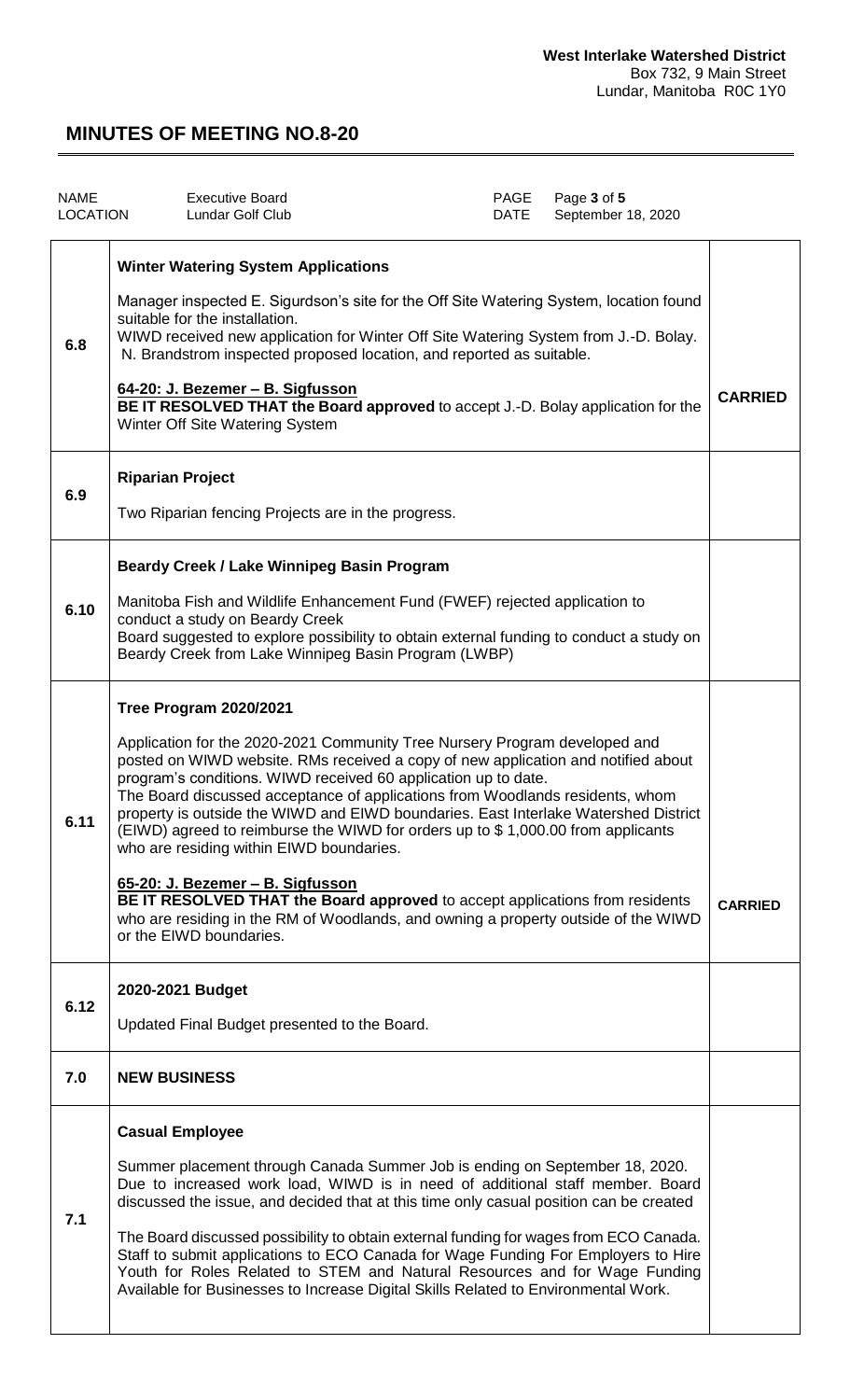| <b>NAME</b><br><b>LOCATION</b> | PAGE<br>Page 4 of 5<br><b>Executive Board</b><br>Lundar Golf Club<br>DATE                                                                                                                                                                                                                                                                                                                                                                                                                                                                                                                                                               | September 18, 2020 |
|--------------------------------|-----------------------------------------------------------------------------------------------------------------------------------------------------------------------------------------------------------------------------------------------------------------------------------------------------------------------------------------------------------------------------------------------------------------------------------------------------------------------------------------------------------------------------------------------------------------------------------------------------------------------------------------|--------------------|
|                                | 66-20: B. Fleury - J. Bezemer<br>BE IT RESOLVED THAT the Board approved to hire a part time casual employee at<br>\$15.00 per hour, hours will be determined as needed                                                                                                                                                                                                                                                                                                                                                                                                                                                                  | <b>CARRIED</b>     |
| 7.2.                           | <b>Oak Hammock Marsh Wetland Ecovan</b><br>WIWD received an offer from Oak Hammock Marsh to sponsor schools for the 2020-<br>2021 Wetland Ecovan presentations.<br>The Board requested information regarding what format of presentations will be<br>offered during COVID-19 pandemic, and at what price. Staff to contact the schools<br>and to find out if they are interested in any extra curriculum activities this school year.<br>WIWD has a credit with Oak Hammock Marsh from 2019-2020.<br>The decision pertaining to sponsor presentations in 2020-2021 postponed until next<br><b>Executive Meeting.</b>                    |                    |
| 7.3                            | <b>Irrigation Plow</b><br>WIWD approached by R. Bittner with an offer to take over ownership of irrigation plow.<br>The Board discussed the possibility and decided that they are interested in this offer.<br>Staff to present the details at next executive meeting.                                                                                                                                                                                                                                                                                                                                                                  |                    |
| 8.0                            | <b>REPORTS</b>                                                                                                                                                                                                                                                                                                                                                                                                                                                                                                                                                                                                                          |                    |
| 8.1                            | Chairperson<br>Brief verbal update                                                                                                                                                                                                                                                                                                                                                                                                                                                                                                                                                                                                      |                    |
| 8.2                            | <b>MAW Rep Report</b><br>N/A                                                                                                                                                                                                                                                                                                                                                                                                                                                                                                                                                                                                            |                    |
| 8.3                            | <b>Manager Report</b><br>Brief verbal update                                                                                                                                                                                                                                                                                                                                                                                                                                                                                                                                                                                            |                    |
| 8.4                            | <b>Watershed Planner Report</b><br>Brief verbal update                                                                                                                                                                                                                                                                                                                                                                                                                                                                                                                                                                                  |                    |
| 9.0                            | IN CAMERA DISCUSSION                                                                                                                                                                                                                                                                                                                                                                                                                                                                                                                                                                                                                    |                    |
| 10.0                           | <b>CORRESPONDENCE</b><br>$\triangleright$ Email from A. McLean with Watershed District COVID update;<br>> Prairie Prosperity: A vision for the Management of Watershed Resources<br>across Saskatchewan and the Prairies;<br>Manitoba Water Management Strategy Seeking Perspectives: an<br>≻<br>engagement document, dated August 2020;<br>> Summary of Prairie Water Workshops, held in Calgary (January 28,<br>2020), Saskatoon (February 4, 2020) and Winnipeg (February 6, 2020);<br>> Prairie Land and Water Management Strategy. PDF Presentation from<br>Prairie Water Workshops, held in Calgary (January 28, 2020), Saskatoon |                    |

(February 4, 2020) and Winnipeg (February 6, 2020)

Water Availability and Drought Conditions Report, dated August 2020;